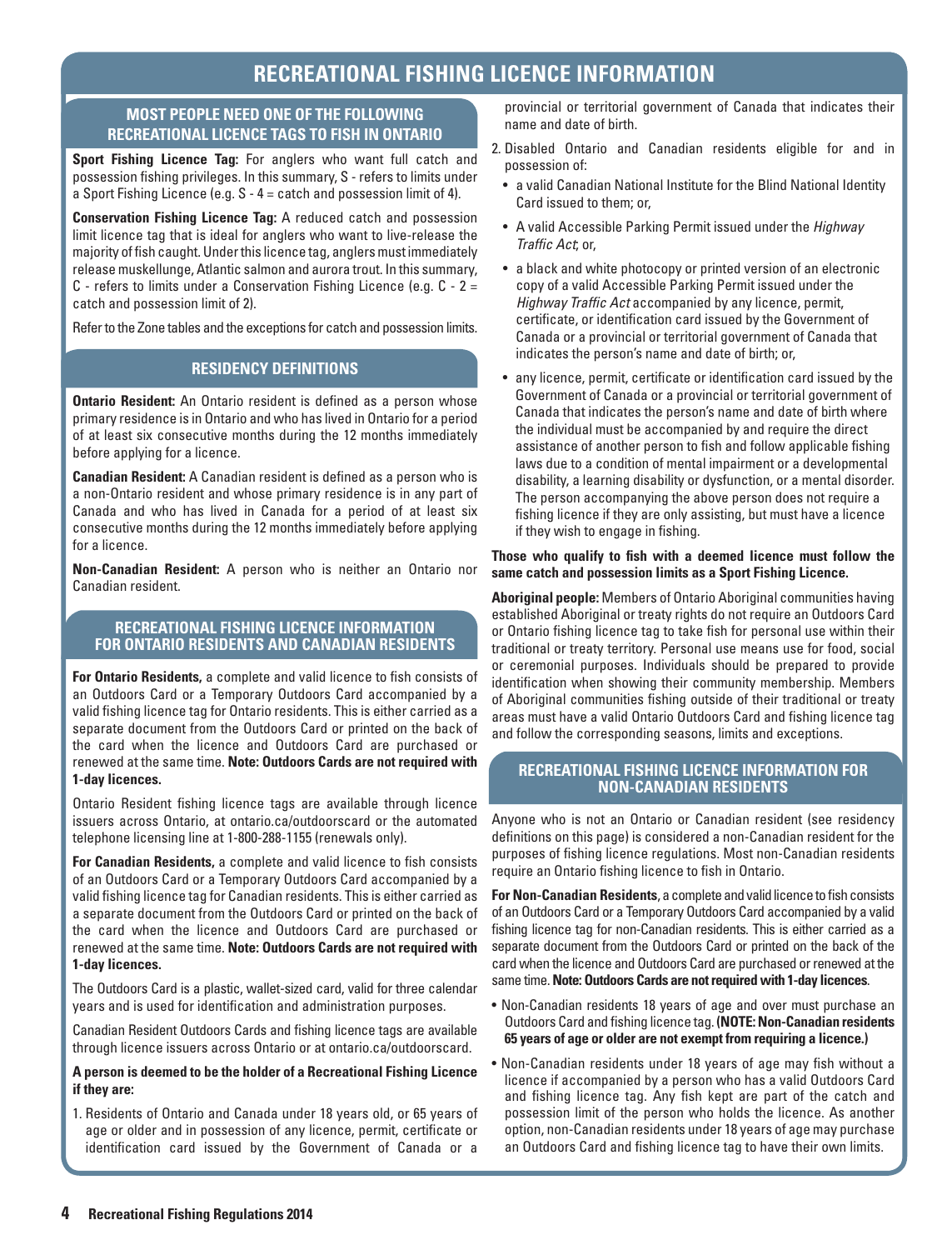# **RECREATIONAL FISHING LICENCE INFORMATION (CONTINUED)**

- Non-Canadian resident Outdoors Cards and fishing licence tags are [available through licence issuers across Ontario and at ontario.ca/](http://www.ontario.ca/outdoorscard) outdoorscard.
- For non-Canadian resident groups of children (at least five people under the age of 18 years), there is a special licence for members of an organized camp. This licence is available from participating ServiceOntario centres and licence issuers.
- **NOTE:** Non-Canadian residents camping on Crown lands in northwestern Ontario are subject to conservation licence tag limits, except in the border waters area (see page 12).
- **\*Canadian/non-Canadian resident anglers and hunters are reminded to bring their Outdoors Card when they return to Ontario to fish or hunt.**

# **APPLYING FOR YOUR OUTDOORS CARD**

The delivery time for an Outdoors Card is approximately 20 days. If you've applied for an Outdoors Card and haven't received it within the stated timeframe, call the Outdoors Card Centre at 1-800-387-7011**.** 

#### **What you need to know about your Outdoors Card.**

708158 000000007

**SAMPLE ANGLER** 

Height, Eye / Taille, year

170/BROWN

Ontario

708158 000000008

**SAMPLE HUNTER** 

Height, Eye / Taille, year

180/BROWN

• You must notify the Ministry of Natural Resources of any address or name change **within 10 days** of the change. You can change your

address or name by calling the Outdoors Card Centre at 1-800-387-7011.

- You must carry your Outdoors Card/Temporary Outdoors Card and fishing licence tag with you whenever you are fishing. If a Conservation Officer asks to see your Outdoors Card, the law states you must show it.
- Your Outdoors Card is not transferable to another person it provides privileges to you alone.
- 1-year fishing licence tags expire December 31st of the year printed on the licence tag.
- Three-year fishing licence tags expire at the same time as the Outdoors Card, on December 31st of its third year. Your card's expiry year is shown following the 15-digit card number.
- It is an offence to attempt to obtain more than one card. It is also an offence to provide false information when applying for your Outdoors Card.
- If your Outdoors Card is lost or stolen, please visit a local issuer or Service Ontario Centre that offers MNR services for replacement. A fee will apply.
- New anglers are able to purchase their first Outdoors Card online at [ontario.ca/outdoorscard](http://www.ontario.ca/outdoorscard).
- If you require more information about your Outdoors Card or fishing licence tag, call the Outdoors Card Centre from anywhere in North America at 1-800-387-7011.

# NEW LOOK FOR OUTDOORS **CARDS** Ontario

**Outdoors Card** Carte Plein air Expires Bec. 31 / Expire le 31 déc.

D.O.B. / Date de naissance

**Outdoors Card** Carte Plein air

2015

:<br>Opires Dac, 31 / Expire le 31 déc.

D.O.B. / Date de nais M19801015H

F19701015F

2015

**utdoors Cards** now have an updated look, and the cards are the same whether you are a resident or a non-resident.

In addition, the new cards are thermal-printed (rather than embossed) for greater durability.

If your Outdoors Card has expired, renew it today using one of these renewal methods:

- **.** online: [ontario.ca/outdoorscard](http://www.ontario.ca/outdoorscard)
- **•** call toll free: 1-800-288-1155 (Ontario residents only)
- **a** at licence issuers

For more information on the Outdoors Card call 1-800-387-7011.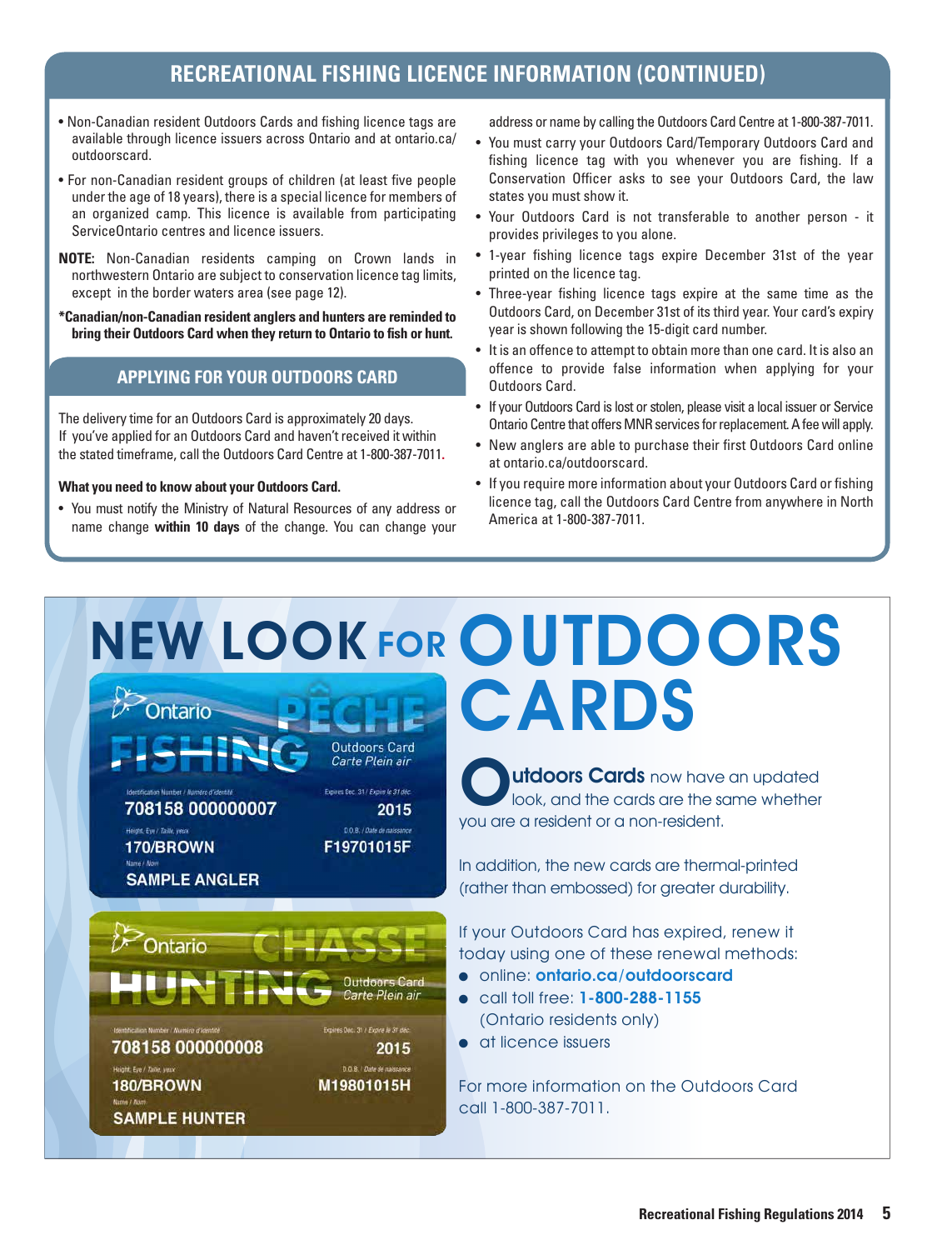# **RECREATIONAL FISHING LICENCE INFORMATION (CONTINUED) RECREATIONAL FISHING LICENCE INFORMATION (CONTINUED)**

The 2014 annual licence tag fees listed in this summary are in effect from January 1, 2014, until December 31, 2014. For the location of the licence issuer nearest you, visit *ontario.ca/outdoorscard* or call 1-800-387-7011.

|                                                                                   | <b>2014 FEES</b>                   |                                     |                                                    | <b>PRODUCT AVAILABILITY</b> |                                                                    |                                  |
|-----------------------------------------------------------------------------------|------------------------------------|-------------------------------------|----------------------------------------------------|-----------------------------|--------------------------------------------------------------------|----------------------------------|
| <b>PRODUCTS</b>                                                                   | <b>ONTARIO</b><br><b>RESIDENTS</b> | <b>CANADIAN</b><br><b>RESIDENTS</b> | <b>NON-</b><br><b>CANADIAN</b><br><b>RESIDENTS</b> | <b>INTERNET*</b>            | <b>AUTOMATED</b><br><b>TELEPHONE</b><br><b>LICENSING</b><br>LINE** | <b>LICENCE</b><br><b>ISSUER*</b> |
| Outdoors Card                                                                     | \$9.68                             | \$9.68                              | \$9.68                                             | $\boldsymbol{\nu}$          | $\boldsymbol{\mathcal{U}}$                                         | $\mathbf{v}$                     |
| Three-year Sport Fishing Licence Tag                                              | \$86.68                            | \$162.08                            | \$244.72                                           | ✓                           | $\boldsymbol{\mathcal{U}}$                                         | $\boldsymbol{\mathcal{U}}$       |
| Three-year Conservation Fishing Licence Tag                                       | \$49.39                            | \$96.38                             | \$151.57                                           | $\boldsymbol{\mathcal{U}}$  | $\checkmark$                                                       | $\boldsymbol{\mathcal{U}}$       |
| 1-year Sport Fishing Licence Tag                                                  | \$28.89                            | \$54.03                             | \$81.57                                            | ✓                           |                                                                    | $\boldsymbol{\mathcal{U}}$       |
| 1-year Conservation Fishing Licence Tag                                           | \$16.46                            | \$32.13                             | \$50.52                                            | V                           |                                                                    | ✓                                |
| One-day Sport Fishing Licence                                                     | \$13.23                            | \$13.23                             | \$22.44                                            | $\boldsymbol{\mathcal{U}}$  |                                                                    | $\boldsymbol{\mathcal{U}}$       |
| +Outdoors Card not required with this licence                                     |                                    |                                     |                                                    | V                           |                                                                    | $\boldsymbol{\mathcal{U}}$       |
| Eight-day Sport Fishing Licence Tag ***                                           | N/A                                | N/A                                 | \$52.41                                            | ✓                           |                                                                    | $\boldsymbol{\mathcal{U}}$       |
| Eight-day Conservation Fishing Licence Tag ***                                    | N/A                                | N/A                                 | \$29.97                                            | ✔                           |                                                                    | $\boldsymbol{\nu}$               |
| Non-Canadian Resident Angling Licence for a<br><b>Member of an Organized Camp</b> | N/A                                | N/A                                 | \$5.98                                             |                             |                                                                    |                                  |

\*Licence transactions over the Internet or with licence issuers after the renewal of an Outdoors Card will be carried as a separate document. Licences purchased on the Internet must be printed and carried with your valid Outdoors Card while fishing.

\*\* Available to Ontario residents only. Three-year licence tag purchase is only available with Outdoors Card renewal when using this method.

\*\*\* Eight-day fishing licences are valid for eight consecutive calendar days. A calendar day is a 24-hour period starting at 12:00 midnight.

**Culture and** 

# Your licence fees – Ensuring great fishing for years to come When you buy a fishing or hunting licence, the fees go directly to managing Monitoring and Assessment

Ontario's world-class fish and wildlife resources.

All licence fees, fines and royalties go into the Fish and Wildlife Special Purpose Account which funds fish and wildlife management programs such as monitoring populations and enforcing regulations.

For 2013/14 the Special Purpose Account will contribute approximately \$70 million to fish and wildlife management in Ontario.

To learn more visit ontario.ca/fishing

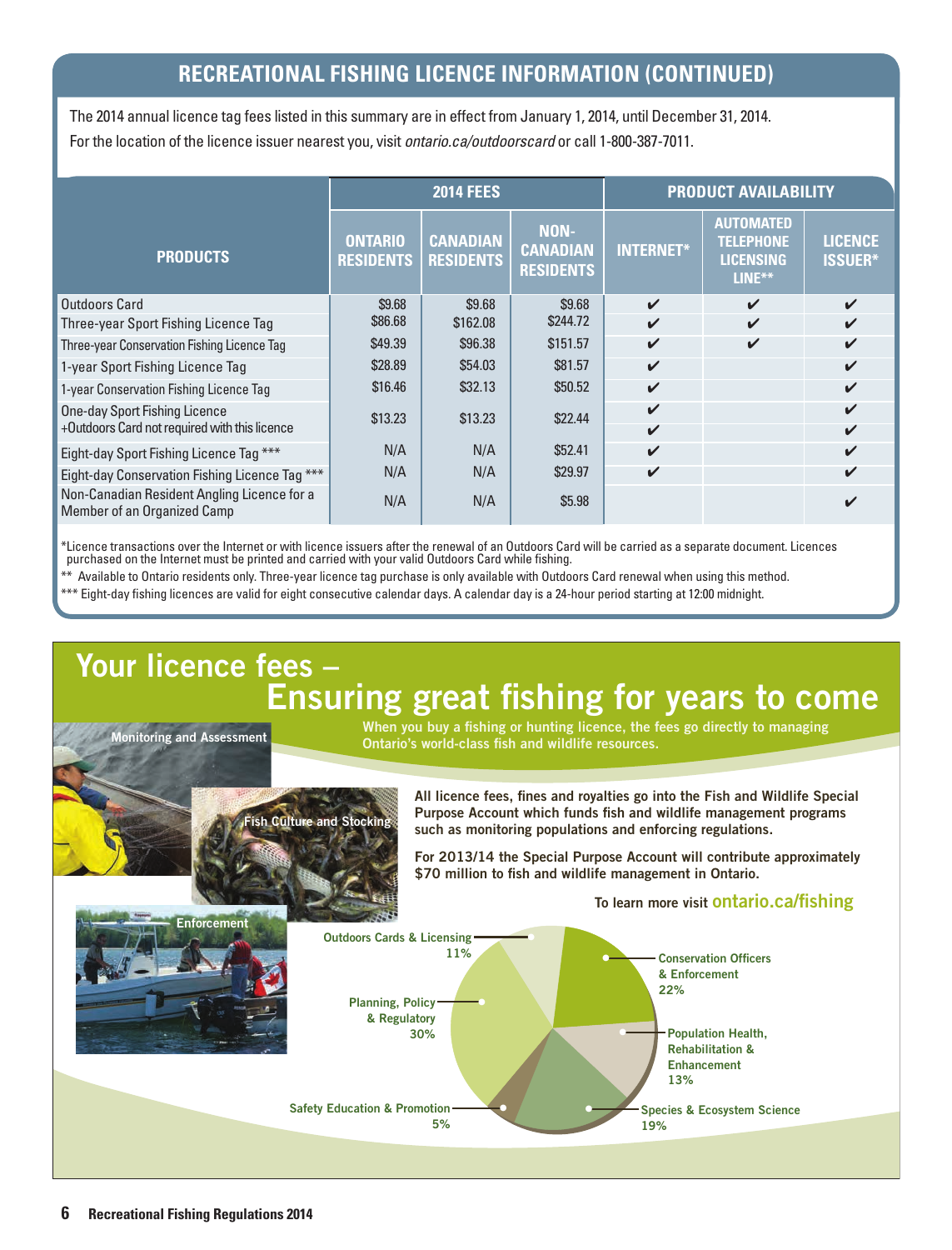# **GENERAL FISHING REGULATIONS**

#### **ANGLER'S GUIDE TO FISHING REGULATIONS**

#### **NOTE: This section contains important information that anglers must understand to make sure they follow the regulations.**

**Additional Fishing Opportunities** – There are some waters where regulations for certain species are more liberal than the Zone regulations. These include areas where anglers may fish for a species during part or all of the time when the season is generally closed in the Zone and include extended seasons or open all year seasons for some species. Often these additional opportunities are provided through fish stocking.

**Aggregate Limits** – Aggregate limits are catch and possession limits for a combination of fish species. Where there are aggregate limits, you may not catch and retain a separate limit of each species. In this summary, aggregate limits apply to: walleye and sauger; largemouth and smallmouth bass; and black and white crappie. The aggregate limits for these species can be found in the Zone-wide tables or in the exceptions for each Zone. See also Catch and Possession Limits, below.

**Aggregate Limits for Trout and Salmon** – Throughout the province there are standard aggregate limits for all species of trout and salmon in combination. You may only catch and keep in one day or possess no more than five trout and salmon in total under a Sport Fishing Licence (**S** – 5) or two trout and salmon in total under a Conservation Fishing Licence (**C** – 2). **NOTE:** In addition to the aggregate limit, you may not exceed individual species limits where they are otherwise stated (e.g., the **S** limit for Atlantic salmon is one and you may not catch and keep or possess more than one Atlantic salmon at any time).

**Angling** – Angling means fishing with a line that is held in the hand or attached to a rod that is held in the hand or closely attended.

**Artificial fly** - An artificial fly means a hook dressed with silk, wool, fur, feathers or similar material, but does not include other types of artificial lures.

**Artificial Lure** – An artificial lure means a spoon, plug, jig, artificial fly or other such device that is designed to catch fish by means of angling.

**Bait** – There are some areas of the province where the use of any form of bait is not allowed. Bait includes live or dead animals, plants or parts. See Bait (page 10), or exceptions to the Zone regulations for the Zone where you are fishing.

**Baitfish** – Some species of fish may be used as bait in some areas (see Bait, page 10).

**Barbless Hook** – A barbless hook means a hook without barbs or one that has barbs that are compressed so as to be completely in contact with the shaft of the hook

**Catch and Possession Limits** – The **catch** limit is the number of fish you are allowed to **catch and keep in one day** and includes fish that are not immediately released and any fish eaten or given away. The **possession** limit is the number you are allowed to have in your possession on hand, in cold storage, in transit, or anywhere. Possession limits are the same as one day's catch limit except where otherwise specified.

In this summary:

- **S** refers to limits under a Sport Fishing Licence Tag (For example:  $S - 4 =$  catch and possession limit of four).
- **C** refers to limits under a Conservation Fishing Licence Tag (For example:  $C - 2 =$  catch and possession limit of two).

If you catch a fish after reaching the daily catch or possession limit for that species, the fish must be released immediately back to the water (see Ontario's Catch and Retain Rules, page 9). If the limit is zero, anglers may practise catch and release only, and any fish caught must be released immediately back into the water in a manner that does not harm the fish. For some species there are no limits and no reference will be made to a limit in this summary (see Size Limits, page 8).

**Change of Address** – An Outdoors Card holder must notify the Ministry of Natural Resources of any address or name change within 10 days of the change. For additional information please see page 5 of this summary.

**Check Stations** – Conservation officers operate random "Fish Check Stations" throughout the year. At these stations, conservation officers collect information on fish taken and make sure that regulations are being followed in order to better manage our fisheries resources. Remember to keep all licences, equipment and fish easily accessible for inspection.

**Competitive Fishing Events** – Live release boats for competitive fishing events must have a licence in order to transport the catches of multiple anglers and be in possession of more than an individual's possession limit of fish.

**Conservation Officers** – Conservation officers enforce fisheries regulations in the Province of Ontario. They have powers of inspection, arrest, search and seizure under the various statutes they enforce, including the *Fish and Wildlife Conservation Act* and the *Fisheries Act*. When carrying out their duties, conservation officers may:

- Stop and inspect a vehicle, boat or aircraft
- Ask questions relevant to the inspection
- Inspect buildings or other places
- Require assistance to complete inspections
- Enter onto private property to perform their duties
- Search with a warrant
- Search without a warrant in circumstances requiring immediate action
- Seize items related to an offence
- Arrest anyone they believe has committed, is committing, or is about to commit an offence.

**Crappie –** For the purpose of this summary, crappie includes both black crappie and white crappie.

**Exceptions** – In specified waters, there are exceptions to the general regulations established for each Zone. These include fish sanctuaries; bait and gear restrictions; and different seasons, limits and size limits for some species. **Anglers must check the exceptions for the waters where they will be fishing.**

**NOTE:** Some waters are grouped with other waters that have the same regulatory exceptions and these will generally be listed under the proper name for the largest or most significant water body. **If there is nothing stated in the exceptions, then the regulations for the Zone apply.** 

**Export of Fish** – A person may, on leaving Ontario, take no more than the designated limits for fish.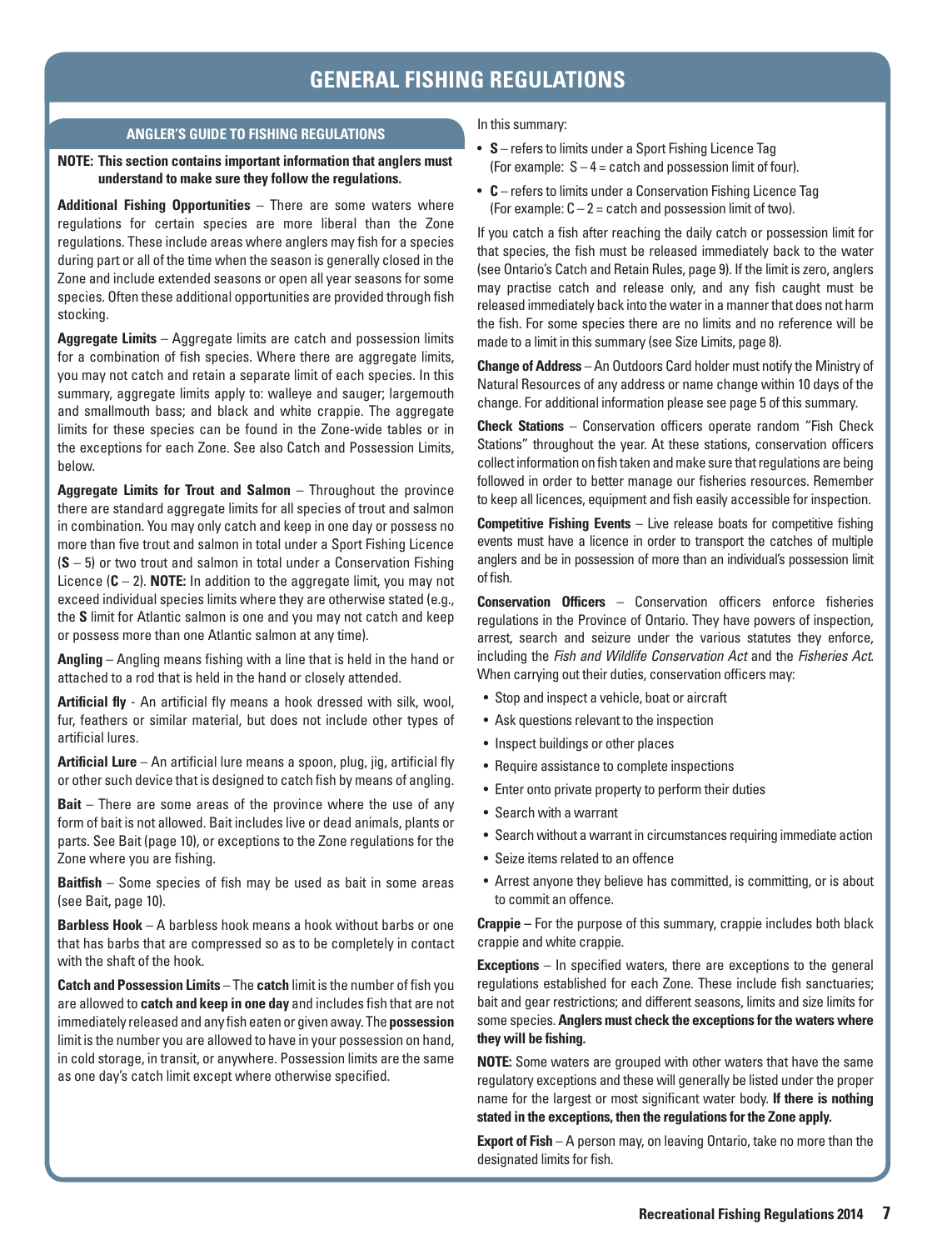**Fish Sanctuaries** – Fish sanctuaries are described in the exceptions to Zone regulations. No fishing of any kind is permitted in a fish sanctuary. Some bodies of water, or parts of them, are declared fish sanctuaries for all or part of the year. Fish sanctuaries are not always marked with signs. **Sanctuary dates are inclusive; all dates including the first and last dates stated in the summary are closed.** 

**Fisheries Management Zone or Zone** – The province is divided into 20 Fisheries Management Zones for which there are general regulations that establish open seasons, limits and size limits (where applicable) for popular fish species (see also Exceptions, page 7).

**Hook** – A hook includes a single-pointed or multiple-pointed hook on a common shaft but does not include a snagger or spring gaff. The number of hooks includes any single-pointed or multiple-pointed hooks that are part of a lure.

**Hooks and Lines** – An angler may use only one line, unless otherwise stated in the regulations. Two lines may be used when angling from a boat in parts of the Great Lakes (see exceptions to the general regulations) and for ice fishing in many areas (see Ice Fishing, page 11). A fishing line must not have more than four hooks attached.

**Lead Sinkers and Jigs** – It is illegal to use or possess lead fishing sinkers or jigs in Canada's National Parks and National Wildlife Areas. Further information is available at **http://www.cws-scf. ec.gc.ca/flf-psp/index\_e.cfm** 

**Live Holding Boxes** – If you use a live holding box or impounding device, it must be clearly marked with your name and address and it must be legible without having to lift the box, unless it forms part of or is attached to a boat. Any fish in holding boxes are part of your limit. Always monitor fish in your possession; allowing fish to waste is an offence. Catch and retain possession limits apply to live holding boxes.

**Livewell** – A livewell is a compartment designed to keep fish alive. For a livewell to be used to selectively release bass, walleye and northern pike, it must be attached to or form part of a boat, hold a total volume of not less than 46 litres (10 gallons) of water, have the capacity for water exchange and be mechanically aerated at all times when live fish are being held in it (see Ontario's catch and retain rules, page 9). **Remember, live fish may not be transported overland without a permit.** Livewells should be drained before leaving a waterbody.

**Open Seasons** – Fishing season opening and closing dates vary depending on the species and the area. Dates are inclusive; all dates including the first and last dates stated in the summary are open or closed. **It is illegal to attempt to catch fish for which the season is closed, even if you are going to release them**. Fish accidentally caught during the closed season must be immediately released back to the water. Unless stated otherwise, species that are not listed (such as sucker and rock bass) have a year-round open season.

**Pacific Salmon -** For the purpose of this summary, Pacific salmon include chinook salmon, coho salmon and pink salmon**.** 

**Size Limits** – All size limits refer to **total length** which is a measure from the tip of the mouth with the jaws closed to the tip of the tail, **with the tail fin lobes compressed to give the maximum possible length**. Provincial regulations are established using the metric system.

**NOTE:** If you catch a fish in a restricted size range, you must release it immediately (see Units of Measure).

**Sunfish** – For the purpose of this summary, sunfish includes pumpkinseed, bluegill, green sunfish, warmouth, orange spotted sunfish, longear sunfish and *Lepomis* hybrids.

#### **Muskellunge – For the purposes of this summary, muskellunge includes muskellunge and hybrids of muskellunge and Northern pike.**

**Units of Measure** – There are many units of measure referred to in the summary. Provincial regulations are established using the metric system and converted to imperial measurement units for the convenience of anglers. The following short forms are used:

- $km = kilometer (or mi. = mile)$   $m = metre (or ft. = feet)$
- $\bullet$  cm = centimetre (or in. = inches)

### **GENERAL PROHIBITIONS – IT IS ILLEGAL TO:**

- Transport live fish, other than baitfish, taken from Ontario waters or to transfer or stock any fish into Ontario's waters without a special licence to transport or stock fish.
- Transfer live fish or live spawn from one body of water to another without the authorization of the Ministry of Natural Resources.
- Possess any of the following live invasive species: rudd, ruffe, bighead carp, black carp, grass carp, silver carp, round goby, tubenose goby or any member of the snakehead family.
- Use live fish other than those listed as baitfish (page 10) for bait.
- Fish for or possess the following specially protected fish species: American eel, cutlip minnow and redside dace.
- Sell or buy any recreationally-caught fish (including taxidermy mounts), crayfish, leeches, frogs, fish eggs or spawn. Only holders of commercial fishing or commercial bait licences may sell their catch.
- Possess a spring gaff, snagger or spear gun within 30 m (98 ft.) of any waters. **A spring gaff includes any device which uses a mechanical spring, other than the fishing rod under tension, to set the hook for an angler.** No person shall take fish with a gaff, snare, snagger or spear gun. A gaff, other than a spring gaff, may be used to assist in landing fish caught by lawful means.
- Catch a fish by impaling or snagging it with a hook through any part of the body other than the mouth – any fish hooked in this way must be released immediately.
- Take fish by any means other than angling, spear, bow and arrow, net or bait fish trap.
- Possess a spear for the purpose of fishing on or within 30 m (98 ft.) of the edge of any waters except when fishing in accordance with the regulations (see Non-angling Methods, page 11).
- Use artificial lights to attract fish except:
	- to fish for smelt, or to fish for lake whitefish or lake herring with a dip net
	- if the light is part of a lure attached to a line used in angling.
- Use dynamite or other explosives to take or destroy fish.
- Fish within 25 m (81.8 ft.) of a pound net or fish culture cage.
- Fish within 22.9 m (75 ft.) downstream from the lower entrance to any fishway or canal, obstacle, or any device designed to assist fish around an obstacle.
- Abandon fish or permit the flesh to spoil, if the fish is suitable for human consumption.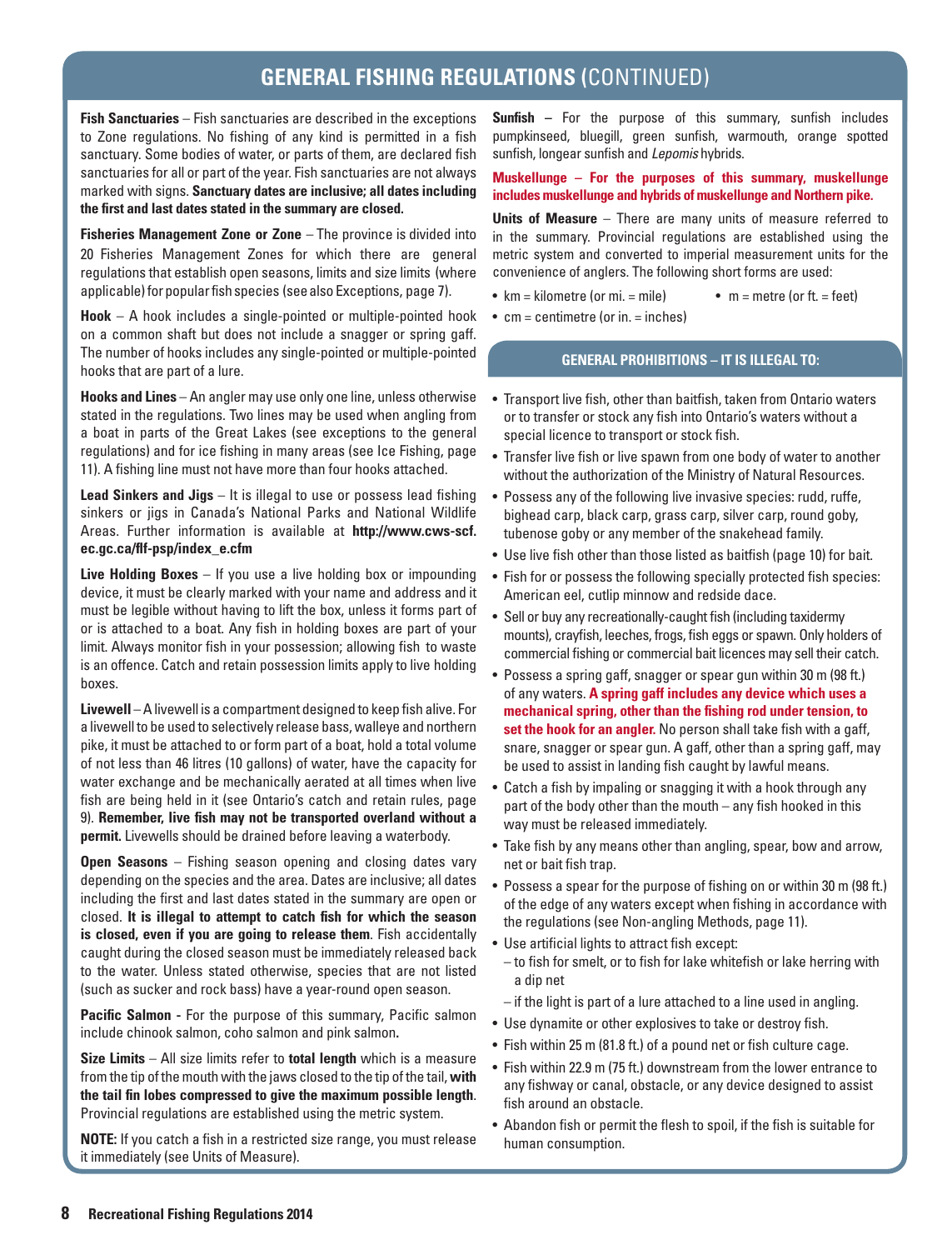# **ONTARIO'S CATCH AND RETAIN RULES**

Generally, daily catch limits include all fish that are retained for any period of time and not *immediately* released.

Anglers fishing from a boat may catch, hold, and selectively live release more walleye, northern pike, largemouth or smallmouth bass than the daily limit, *provided:* 

- (a) the fish are held in a livewell with a mechanical aerator operating at all times (see Anglers Guide, page 8, for livewell requirements),
- (b) the fish comply with any applicable size limits,
- (c) the Sport or Conservation Fishing Licence daily catch and retain limits for walleye or northern pike are not exceeded at any one time,
- (d) no more than six largemouth or smallmouth bass (or any combination) caught under a Sport Fishing Licence are retained at any one time, and
- (e) the Conservation Fishing Licence catch and retain limits for largemouth and smallmouth bass (or any combination) are not exceeded at any one time.

Anglers are reminded to closely monitor the condition of fish held in a livewell. Only fish that are in such a condition that they will survive may be released. Releasing a fish that will not survive and allowing the flesh of that fish to be wasted is an offence. **Any fish not livereleased are part of your catch limit and your possession limit.** 

### **TRANSPORTING SPORT FISH IN ONTARIO**

It is contrary to the *Ontario Fishery Regulations* to stock or transport live sport fish without a permit.

Anglers need to ensure they are transporting fish in compliance with the regulations, which are designed to protect fisheries resources. The fish that you catch and keep may be cleaned. However, please remember that **fish taken from waterbodies where size limits are in effect must be readily measurable at all times**, **unless** the fish are:

- Being prepared for immediate consumption
- Prepared at an overnight accommodation for storage
- Being transported on the water from a temporary overnight accommodation to your residence and you are not engaged in sport fishing

• Being transported overland.

Do not transport live fish overland in a livewell filled with water. Fish must be dead and should be transported on ice.

In addition, when packaging fish you must ensure that a conservation officer can easily determine:

- The number of fish in your possession
- The species of fish in your possession. This may require leaving a large patch of skin, the head, or some other identifying feature depending on the species of fish (e.g. lake whitefish vs. lake herring).

#### **TIPS FOR PACKAGING FISH**

- **1.** All fish must be packaged so that they can be easily counted and identified, not just those with limits.
- **2.** To ensure fish can be easily counted, package each fish separately, or arrange fillets spread flat in a clear freezer bag. **DO NOT** freeze fillets in a milk carton, margarine tub or other container. A large lump of fillets frozen together in bags is also unacceptable.
- **3.** Since anglers often transport or store various species of fish, it's their responsibility to ensure every fillet of their catch can be easily identified. Ensure you leave at least a large patch of skin on all fish fillets for identification purposes. Some species (e.g. lake whitefish or lake herring) may require additional identifying features such as the head.
- **4.** Conservation officers may inspect your catch at any time. Always have your fish and your licence easily accessible, and place coolers of fish where they can be easily inspected.
- **5.** If a conservation officer inspects the sport fish you're transporting and they are improperly packaged:
	- your catch may be seized for evidence
	- you could get a ticket and be fined
	- you may have to attend court, usually close to where the inspection took place, which may be far from where you live.



- • Frozen fish fillets without skin attached
- Species cannot be identified
- • Numbers can be counted



- Walleye fillets properly packaged
- • Whole skin attached
- Can be counted and identified



• Perch and Walleye fillets • Patch of skin attached 



- • Fillets form a frozen block
- Numbers cannot be counted
- Species cannot be determined on all fillets



- Walleye fillets
- • Patch of skin attached
- Can be counted and identified



• Pike fillets • Individually packaged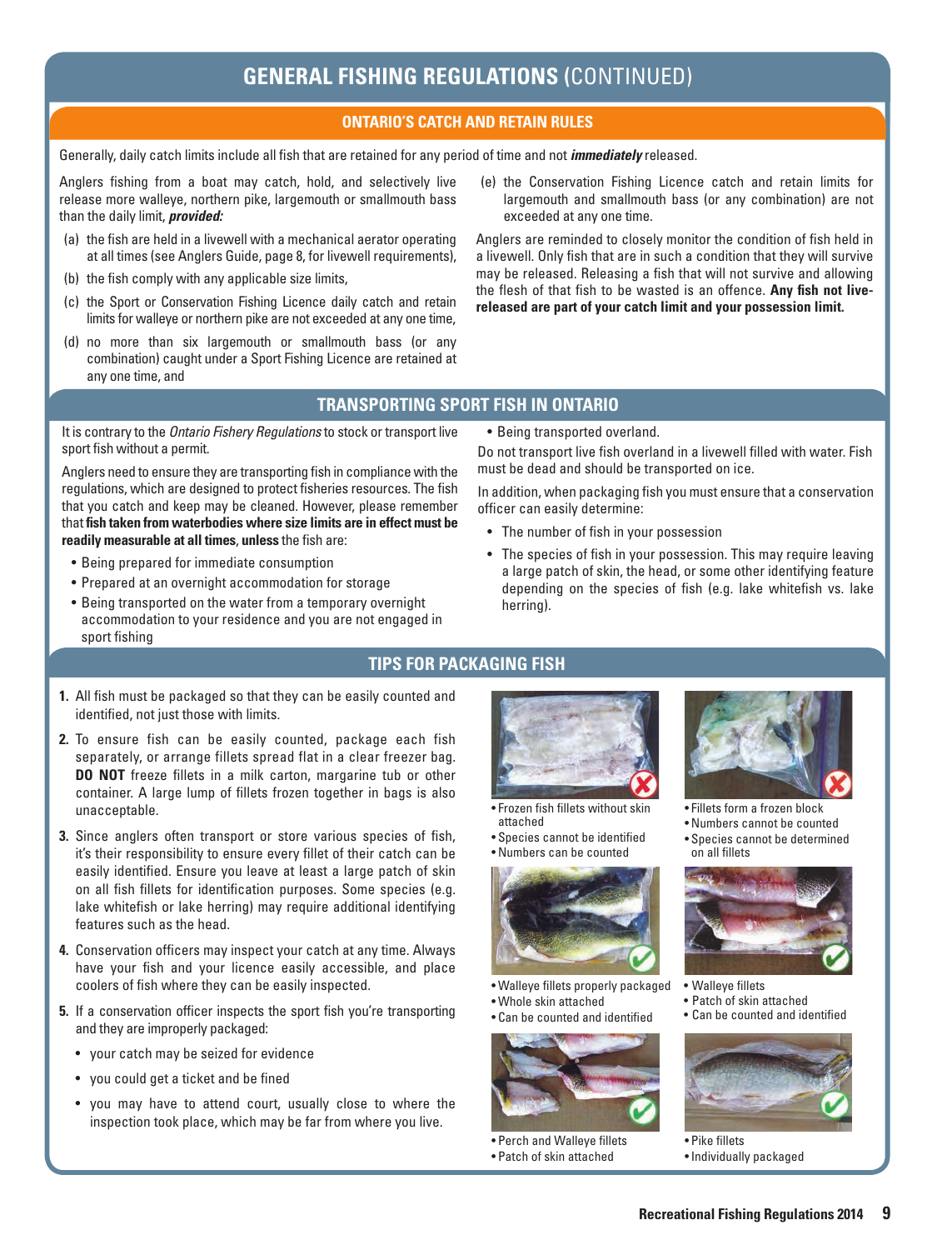### **ONTARIO'S PROVINCIAL POSSESSION LIMITS**

While the regulations for a specific Fisheries Management Zone limit the number of fish an individual can catch and retain from that zone, provincial possession limits limit the total number of fish of a given species a person can have in their possession (including storage)

which have been harvested from more than one zone. Always check the regulations for the zone in which you are fishing to ensure that you aren't exceeding the catch and possession limit for that zone.

| <b>SPECIES</b>                                              | <b>PROVINCIAL</b><br><b>POSSESION</b><br><b>LIMIT</b> | <b>SPECIES</b>     | <b>PROVINCIAL</b><br><b>POSSESION</b><br><b>LIMIT</b> | <b>SPECIES</b>         | <b>PROVINCIAL</b><br><b>POSSESION</b><br><b>LIMIT</b> |
|-------------------------------------------------------------|-------------------------------------------------------|--------------------|-------------------------------------------------------|------------------------|-------------------------------------------------------|
| Walleye or Sauger or any 6<br>combination                   |                                                       | Muskellunge        |                                                       | Pacific salmon         | 5                                                     |
|                                                             |                                                       | <b>Brook trout</b> |                                                       | Atlantic salmon        |                                                       |
| Largemouth bass or<br>Smallmouth bass or any<br>combination | 6                                                     | <b>Brown trout</b> | 5                                                     | Lake whitefish         | 25                                                    |
|                                                             |                                                       | Rainbow trout      | 5                                                     | Lake sturgeon          |                                                       |
| 6<br>Northern pike                                          |                                                       | Lake trout         | 3                                                     | <b>Channel catfish</b> | 12                                                    |
|                                                             |                                                       | <b>Splake</b>      |                                                       | Aurora trout           |                                                       |
|                                                             | <b>BAIT</b>                                           |                    |                                                       | <b>IMPORT OF BAIT</b>  |                                                       |

#### **BAIT**

Only individuals with a valid bait licence can sell baitfish and leeches. Anglers with a valid recreational fishing licence may capture their own bait for personal use as follows:

| <b>BAIT</b>     | <b>LIMIT</b>                                                                                       | <b>NOTES</b>                                                                                                                                                                                                                                                                                                                                                                                                                                                                                                                                     |
|-----------------|----------------------------------------------------------------------------------------------------|--------------------------------------------------------------------------------------------------------------------------------------------------------------------------------------------------------------------------------------------------------------------------------------------------------------------------------------------------------------------------------------------------------------------------------------------------------------------------------------------------------------------------------------------------|
| <b>Baitfish</b> | 120<br>Includes those<br>caught and/or<br>purchased. See<br>list of permitted<br>baitfish species. | Only resident anglers may capture<br>baitfish, using the methods outlined<br>helow.<br>One baitfish trap no more than 51 cm<br>(20 in.) long and 31 cm (12.2 in.) wide<br>can be used day or night. Baitfish<br>traps must be clearly marked with the<br>licence holder's name and address.<br>One dip-net no more than 183 cm (6 ft.)<br>on each side if square, or 183 cm (6 ft.)<br>across if circular, during daylight hours<br>only (after sunrise and before sunset).<br>Dip-nets and baitfish traps may not be<br>used in Algonquin Park. |
| Leeches         | 120<br>Includes those<br>caught and/or<br>purchased.                                               | Only one leech trap no more than 45 cm<br>(17.7 in.) in any dimension can be used<br>day or night to capture leeches. Leech<br>traps must be clearly marked with the<br>licence holder's name.                                                                                                                                                                                                                                                                                                                                                   |
| Crayfish        | 36                                                                                                 | Must be used in same water body where<br>caught. May not be transported overland.<br>May be captured using the methods<br>outlined for baitfish above.                                                                                                                                                                                                                                                                                                                                                                                           |
| Frogs           | 12                                                                                                 | Only northern leopard frogs may be<br>captured or used as bait.                                                                                                                                                                                                                                                                                                                                                                                                                                                                                  |

**NOTE:** The capture and use of bait is not allowed in some waters (see other Zone regulations or exceptions for the Zone you are fishing in).

**SALAMANDERS CANNOT BE CAPTURED, IMPORTED, OR USED AS BAIT IN ONTARIO.** 

It is illegal to bring any crayfish, salamanders, live fish or leeches into Ontario for use as bait.

#### **NO RELEASE OF BAIT**

It is illegal to release any live bait or dump the contents of a bait bucket, including the water, into any waters or within 30 m of any waters (see page 13).

#### **BAITFISH**

Please note that a number of changes have been made to bait regulations to protect rare and endangered species, conserve biodiversity and prevent the spread of invasive species. Anglers may not use live yellow perch and alewife as bait anywhere in Ontario.

#### **Baitfish**

Anglers are responsible to ensure that any baitfish in their posession are permitted baitfish. Only the fish species listed below may be used as live bait:

#### **Minnows**

Blacknose shiner Blackchin shiner Bluntnose minnow Brassy minnow Central stoneroller Common shiner Creek chub Eastern blacknose dace Emerald shiner Fallfish Fathead minnow Finescale dace Golden shiner Hornyhead chub Lake chub Longnose dace Mimic shiner Northern redbelly dace Pearl dace Redfin shiner River chub Rosyface shiner Sand shiner Spotfin shiner Spottail shiner Striped shiner

#### **Suckers**

Longnose sucker Northern hog sucker Shorthead redhorse Silver redhorse White sucker

#### **Others**

Central mudminnow Lake herring (cisco) Trout-Perch

**Sticklebacks**

Brook stickleback Ninespine stickleback Threespine stickleback

**Sculpins**

Mottled sculpin Slimy sculpin

**Darters and Logperch**

Blackside darter Fantail darter Iowa darter Johnny darter Least darter Rainbow darter River darter Tessellated darter Logperch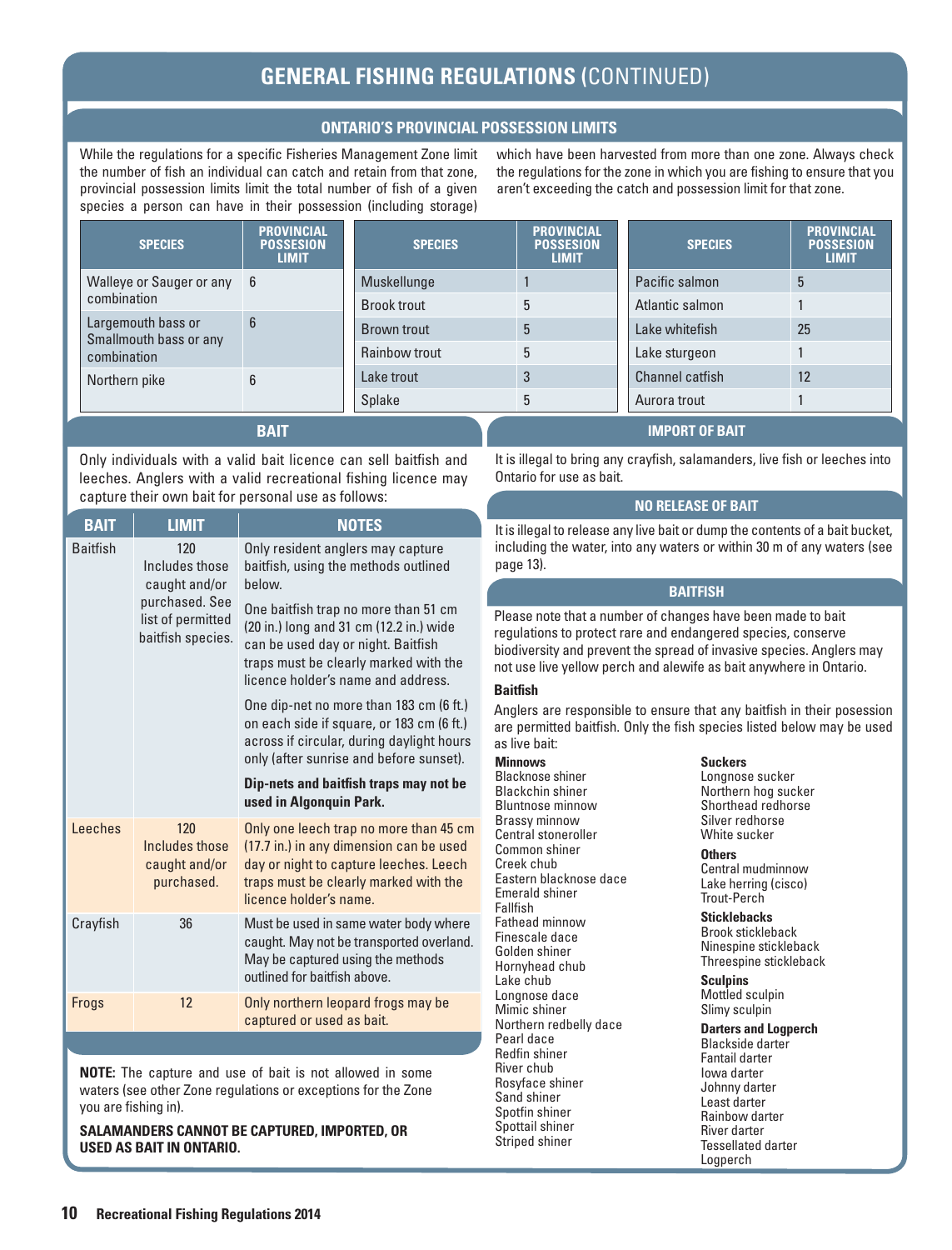# **GAME AMPHIBIANS AND REPTILES**

Holders of valid recreational fishing licences may catch and retain bullfrogs and snapping turtles during open seasons. For details on harvest areas, season dates and catch and possession limits, see the Ontario Hunting Regulations Summary.

### **ICE FISHING**

Two lines may be used for ice fishing except in a limited number of waters (see the exceptions for the Zone in which you are fishing). You must be within 60 m (197 ft.) at all times of any line or tip-up you are using when ice fishing and you must have a clear and unobstructed view of the lines being used at all times. Any spring-loaded device which sets the hook for an angler may not be possessed within 30 m (98 ft.) of any waters.

# **ICE HUT REGISTRATION**

Ice fishing huts must be registered if they are being used in the following Fisheries Management Zones and must be removed by the dates indicated below. To register an ice fishing hut contact your local MNR office. Once registered, an ice fishing hut can be used anywhere in Ontario.

| ZONES IN WHICH ICE HUT REGISTRATION IS REQUIRED | I ICE HUT REMOVAL DATE '                                                       |
|-------------------------------------------------|--------------------------------------------------------------------------------|
| 17, 20                                          | March 1                                                                        |
| 14, 16, 18, 19                                  | March 15                                                                       |
| 9, 10, 11, 15                                   | March 31                                                                       |
| 12                                              | Above Lake Timiskaming Dam - March 31<br>Below Lake Timiskaming Dam - March 15 |

Ice hut registration numbers must be at least 6.3 cm (2.5 in.) in height and clearly displayed on the outside of the hut.

You do not need to register your ice hut or abide by specific removal dates:

- in Zones 1-8 and 13, or
- if your ice hut is a tent made of cloth or synthetic fabric that has a base area of seven square metres (75.4 square feet) or less when erected.

### **NON-ANGLING METHODS OF CAPTURING FISH**

dates apply.

Residents and non-Canadian residents with a valid recreational fishing licence may fish with one dip net, one seine net, one spear or a bow and arrow for the species and during the periods outlined below.

**Dip nets** may be no more than 183 cm (6 ft.) on each side if square, or 183 cm (6 ft.) in diameter, if circular.

**Seine nets** may be no more than 10 m (32.8 ft.) long and 2 m (6.5 ft.) high.

**Spears** cannot be possessed on or within 30 m (98 ft.) of the edge of any waterbody except when fishing for carp and white sucker as described on this page. *Northern pike spearing is not allowed*.

**Bow and arrow:** includes all longbows.

| <b>SPECIES AND</b><br><b>GEAR TYPE</b>                                      | <b>OPEN</b><br><b>SEASON</b>      | <b>ZONE</b>                                                               | <b>LIMIT</b> |
|-----------------------------------------------------------------------------|-----------------------------------|---------------------------------------------------------------------------|--------------|
| <b>Bowfin</b><br>Bow and arrow<br>(during daylight)<br>hours only)          | May 1 to<br>July 31               | 10, 13, 14, 19                                                            | No limit     |
|                                                                             | No open<br>season                 | 1, 2, 3, 4, 5, 6, 7, 8, 9, 11, 12, N/A<br>15, 16, 17, 18, 20              |              |
| Carp<br>Bow and arrow, spear<br>and dip net (during<br>daylight hours only) | May 1 to<br>July 31               | 5, 6, 9, 10, 12, 13, 14, 15<br>(except Algonguin Park),<br>16, 18, 19, 20 | No limit     |
|                                                                             | 2nd Saturday in<br>May to July 31 | 17                                                                        | No limit     |
|                                                                             | No open<br>season                 | 1, 2, 3, 4, 7, 8, 11,<br><b>Algonguin Park</b><br>in Zone 15              | N/A          |

| <b>SPECIES AND</b><br><b>GEAR TYPE</b>                                                        | <b>OPEN</b><br><b>SEASON</b>     | <b>ZONE</b>                                                                                                                                       | <b>LIMIT</b>                        |
|-----------------------------------------------------------------------------------------------|----------------------------------|---------------------------------------------------------------------------------------------------------------------------------------------------|-------------------------------------|
| <b>Smelt</b><br>Dip net and seine<br>(day or night)                                           | March 1 to<br><b>May 31</b>      | 6, 7, 8, 9, 10, 11, 12, 13,<br>14, 15 (except Algonquin<br>Park), 16, 18, 19, 20                                                                  | No limit                            |
|                                                                                               | 2nd Saturday in<br>May to May 31 | 17                                                                                                                                                | No limit                            |
|                                                                                               | No open<br>season                | 1,2,3, 4, 5, Algonquin Park<br>in 7 <sub>one</sub> 15                                                                                             | N/A                                 |
| <b>White Sucker</b><br>Bow and arrow,<br>spear and dip net<br>(during daylight<br>hours only) | March 1 to<br>May 31             | 1, 2, 3, 4, 5, 6, 7, 8, 9, 10,<br>11, 12, 13, 14, 15 (except<br>Algonquin Park), 16, 18,<br>19, 20                                                | No limit                            |
|                                                                                               | 2nd Saturday in<br>May to May 31 | 17                                                                                                                                                | No limit                            |
|                                                                                               | No open<br>season                | <b>Algonquin Park in Zone</b><br>15                                                                                                               | N/A                                 |
| <b>Lake Whitefish</b><br>Dip net (day or night)                                               | $0ct.1$ to<br>Dec. 15            | 1, 2, 3, 4, 5, 6, 7, 8, 9, 10                                                                                                                     | Same as<br>angling limit<br>in Zone |
|                                                                                               | $0ct.1$ to<br>Dec. 15            | 11, 15 (note in designated<br>waters only; see ontario.<br>ca/fishing or contact<br>local MNR office for<br>locations)                            | Same as<br>angling limit<br>in Zone |
|                                                                                               | No open<br>season                | 12, 13,14, Algonquin Park<br>in Zone 15, 16, 17, 18,<br>19, 20                                                                                    | N/A                                 |
| <b>Lake Herring</b><br>Dip net (day or night)                                                 | $0ct.1$ to<br>Dec. 15            | 1, 2, 3, 4, 5, 6, 7, 8, 10, 11, 15<br>(note in designated waters<br>only; see ontario.ca/fishing<br>or contact local MNR<br>office for locations) | No limit                            |
|                                                                                               | No open<br>season                | 9, 12, 13, 14, Algonquin<br>Park in Zone 15, 16, 17,<br>18, 19, 20                                                                                | N/A                                 |

**Note:** It is an offence under the Public Lands Act to leave your ice hut out after ice break up, regardless of whether registration and removal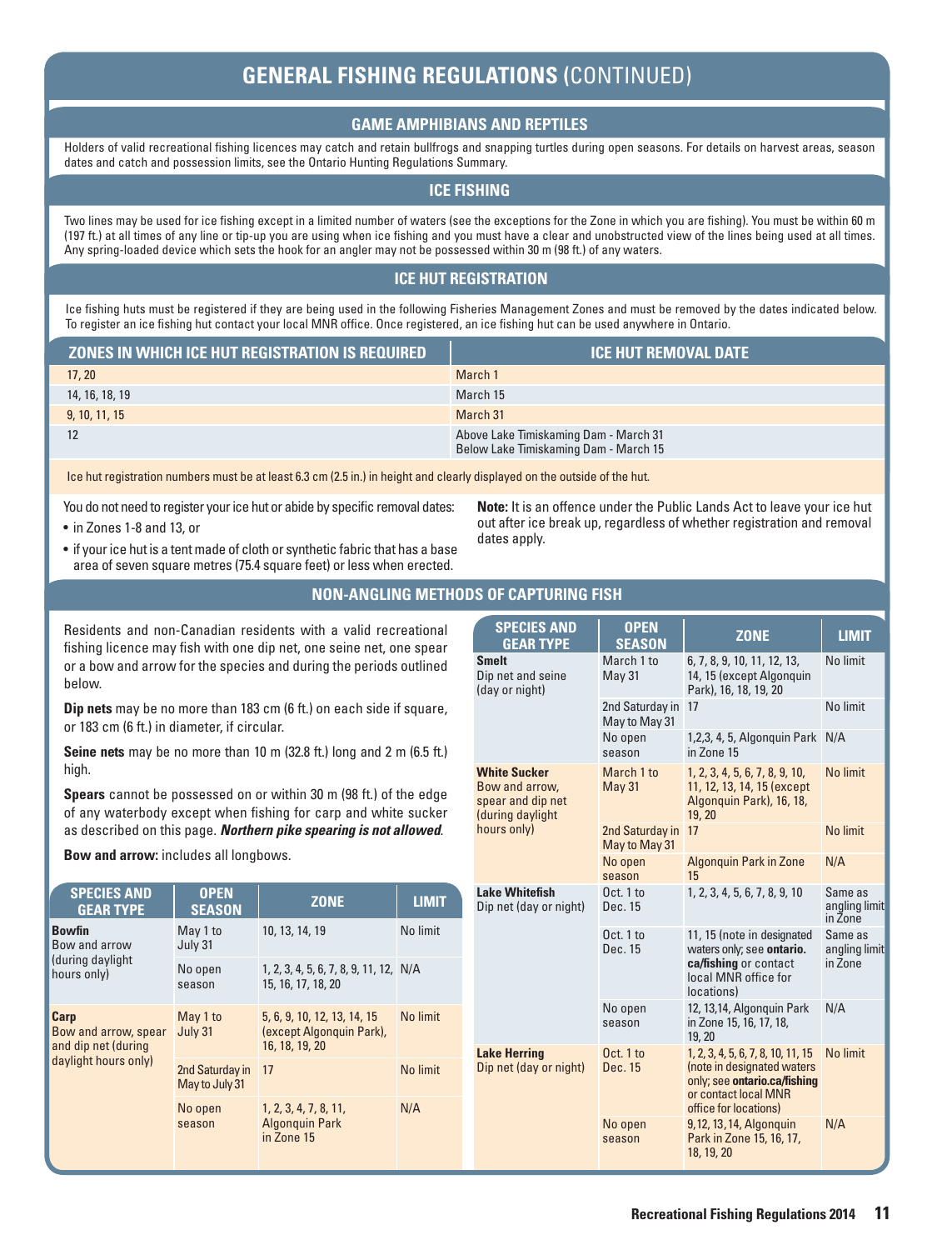# **BOUNDARY WATERS**

#### **Licences for Provincial Boundary Waters**

#### *Ontario-Quebec Boundary*

Anglers may fish in the following waters with either an Ontario Resident Fishing Licence or a Quebec Resident Fishing Licence.

- Clarice Lake (48°20'N., 79°32'W.).
- $\bullet$  Labyrinth Lake (48°14'N., 79°31'W.).
- Raven Lake (48°03'N., 79°33'W.).
- Lake Timiskaming (47°20'N., 79°30'W.).
- Ottawa River (45°34'N., 74°23'W.).
- Lake St. Francis (45°08'N., 74°25'W.) and the waters of the St. Lawrence River between the dam at the Robert H. Saunders Generating Station and the Ontario-Quebec boundary.

#### *Ontario-Manitoba Boundary*

Anglers may fish in the following waters with either an Ontario Resident Fishing Licence or a Manitoba Resident Fishing Licence.

- Garner Lake (50°48'N., 95°11'W.).
- Davidson Lake (50°21'N., 95°09'W.).
- Ryerson Lake (50°23'N., 95°09'W.).
- Mantario Lake  $(49°95'N., 95°10'W.).$
- Frances Lake (51°43'N., 95°08'W.).
- Moar Lake (52°00'N., 95°07'W.).
- High Lake (49°42'N., 95°08'W.).

#### **Limits in Boundary Waters**

Anglers who fish in waters that lie both in Ontario and another province or state must include the total number of fish caught anywhere in those waters as part of the number caught and kept or possessed under the Ontario recreational fishing regulations when bringing those fish into Ontario.

#### **CROWN LAND CAMPING AND BORDER WATERS AREA REGULATIONS**

#### **Crown Land Camping**

In Ontario, travel for recreational purposes on Crown lands and waters is generally free and unrestricted. On most Crown land, camping is allowed free for Canadian residents at any individual site for up to 21 days each calendar year. After 21 days, campers must move a minimum of 100 m to a new site. Please note, camping may be prohibited or additional restrictions may be placed on some areas of Crown land; these locations are signed and regulated under the authority of the Public Lands Act. As well, some Crown lands may have restricted-travel zones for forest fire prevention, officially closed forest-access roads or specific areas posted with signs to prohibit all or certain kinds of uses or travel.

Non-residents of Canada 18 years of age or older, except those using a camping unit rented from a person who carries on an Ontario-based business (commercial outfitter), require a permit to camp on Crown land in Northern Ontario (north of the French and Mattawa rivers). There are some additional exceptions to the requirement for a permit. Contact your local MNR office for more information. A camping unit is defined as equipment used for the purpose of outdoor accommodation and includes a tent, trailer, tent-trailer, recreational vehicle, camper-back and any watercraft equipped for overnight accommodation. Contact a ServiceOntario Centre or licence issuer for permits.

Non-residents are prohibited from camping on some specific areas of Crown land in Northern Ontario at any time of year. These areas are generally well signed; however, anglers are advised to check with the local ministry office for complete information on areas where non-resident camping is prohibited.

If a non-Canadian resident is camping on Crown land in FMZs 2, 4, 6 and parts of FMZ 5, he or she may not take fish in excess of the conservation catch and possession limits. Non-Canadian residents camping on Crown land in FMZ 5 within the "Areas affected by International Border Water Regulations" (see map page 22) have different catch and possession limits for walleye, sauger and lake trout. For more information on the exact boundary of these waters and the applicable fishing limits, contact the nearest ministry office.

#### **Winnipeg River and the Sydney Lake Area**

There are also exceptions for the Winnipeg River, Zone 5 and the Sydney Lake Area, Zone 2 and 4 that affect non-Canadian resident anglers (see exceptions for Zones 2, 4 and 5).



• Make sure the fire is a safe distance from all flammable material, including overhanging branches.

For more information, contact your local Ministry of Natural Resources Fire Office.

**D**Ontario

© Registered Trademark of Partners in Protection Association.

[ontario.ca/fireprevention](http://www.ontario.ca/fireprevention)